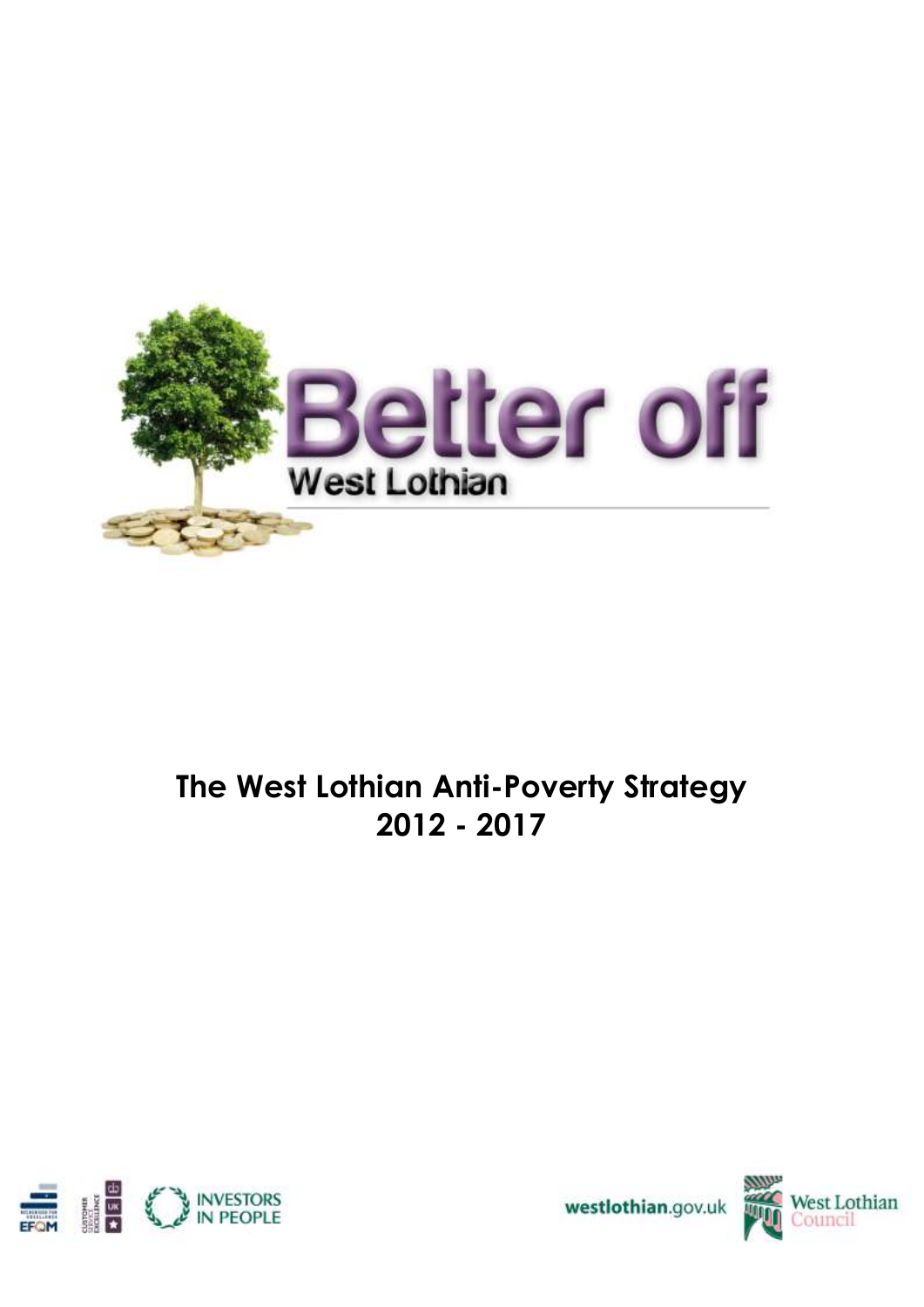# **Introducing the Strategy**

'Better Off' is the West Lothian Community Planning Partnership's plan of how we intend to tackle poverty in West Lothian.

This strategy has an overall purpose to help minimise the impact of poverty on the people of West Lothian. Its object is to ensure that people are equipped to cope with the challenges they currently face; those of the deep economic recession and the welfare reforms.

The strategy is seen an evolving one and has therefore been reviewed and updated in August 2013 in order to ensure that it continues to reflect the situation as the shape and impact of much of the welfare reforms becomes clear, and as the council develops its approach to financial and digital inclusion.

The continued priorities for West Lothian Council and its Community Planning Partners are to:

- strengthen the ways in which we work together
- ensure that actions and resources are more targeted and where appropriate pooled to help those who are most at risk of poverty

The chart shows how we work together to ensure the strategy translates these priorities into actions.



#### Better Off: The West Lothian Anti-Poverty Strategy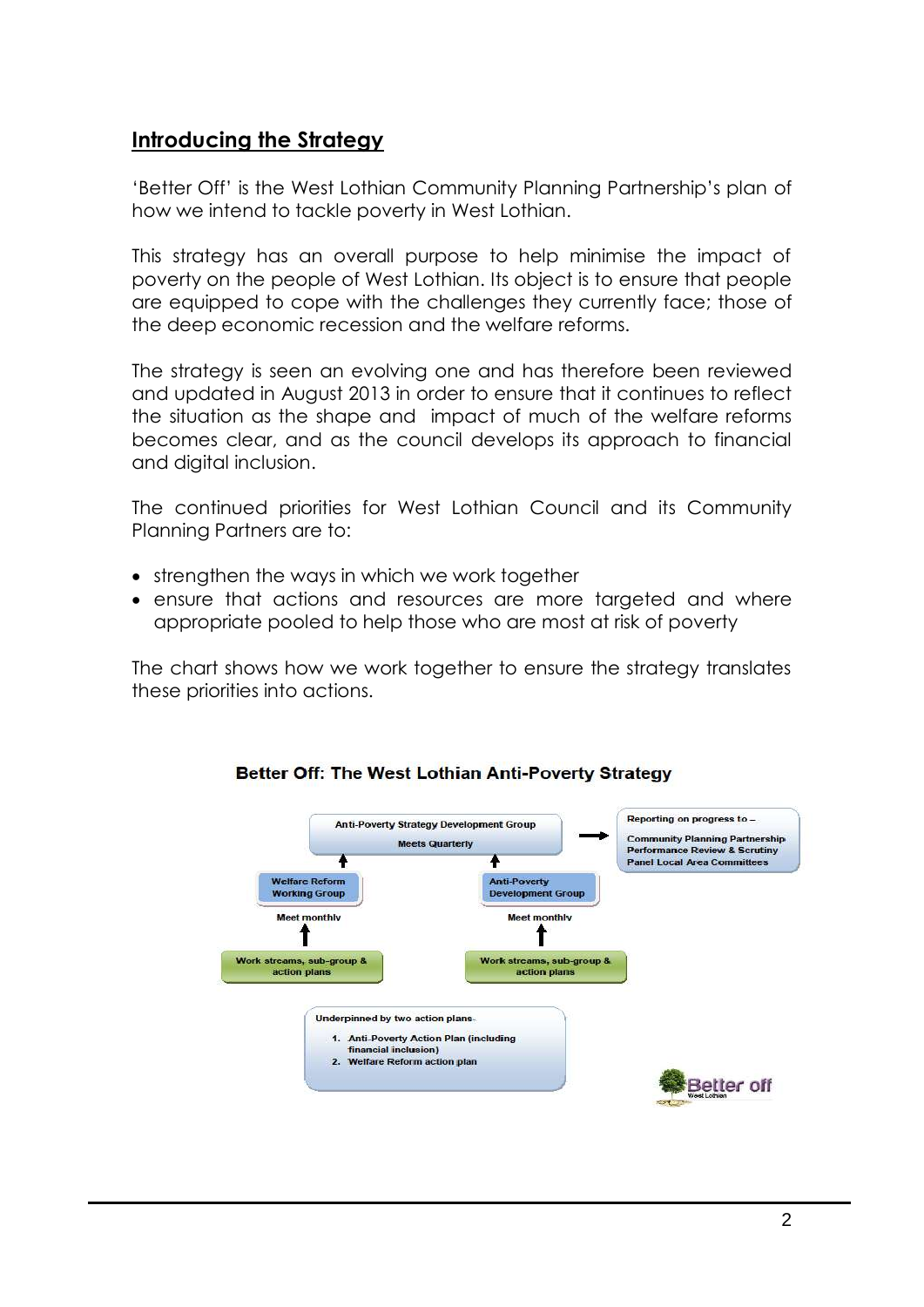West Lothian's Community Planning Partners Single Outcome Agreement is focussed on 'Tackling Inequality'. They recognise that for real improvements to be made for communities and individuals, we need to reduce the inequalities gap and tackle the causes of inequality. This translates into targeted services for the poorest and most vulnerable in society. With the greatest impact of the welfare reforms on these groups, more are likely to suffer from poverty and financial/ digital exclusion putting even greater demands on support services. This means that we are starting at a lower point and makes it all the more important that we look to pool together and target resources where they are most needed and effective.

Government led plans are underway to provide a partnership approach to increase the local support available for claimants where there are real issues of social, digital, and financial exclusion as Universal Credit is rolled out over the next few years. In Scotland localised Community Planning Partnerships will take the lead and this will continue to shape how this strategy will be driven on the ground.

The strategy identifies seven priority areas that were formulated from a survey of customers and which give a focus for action planning. These are:

- Economy/Income
- Employability/ Economic Development
- **Education**
- Health
- Housing
- Community
- Inequality

As the impact assessment highlights, poverty in West Lothian is a widespread, multi-dimensional issue, affecting many parts of our communities. This makes it difficult to be clear about the best approach to tackling poverty.

To help to clarify the potential risks and issues from welfare reforms, an impact assessment of the possible social impact from welfare reforms has been carried out. This is categorised under the seven priorities and is mapped to the SOA: clearly illustrating the potential threat to the delivery of the SOA.

A gap analysis from the social impact assessment together with further profiling of those most affected will be considered and monitored to determine if further targeted actions are required.

Co-production is at the heart of the strategy. A wide range of individuals and groups have contributed their insights into their experiences of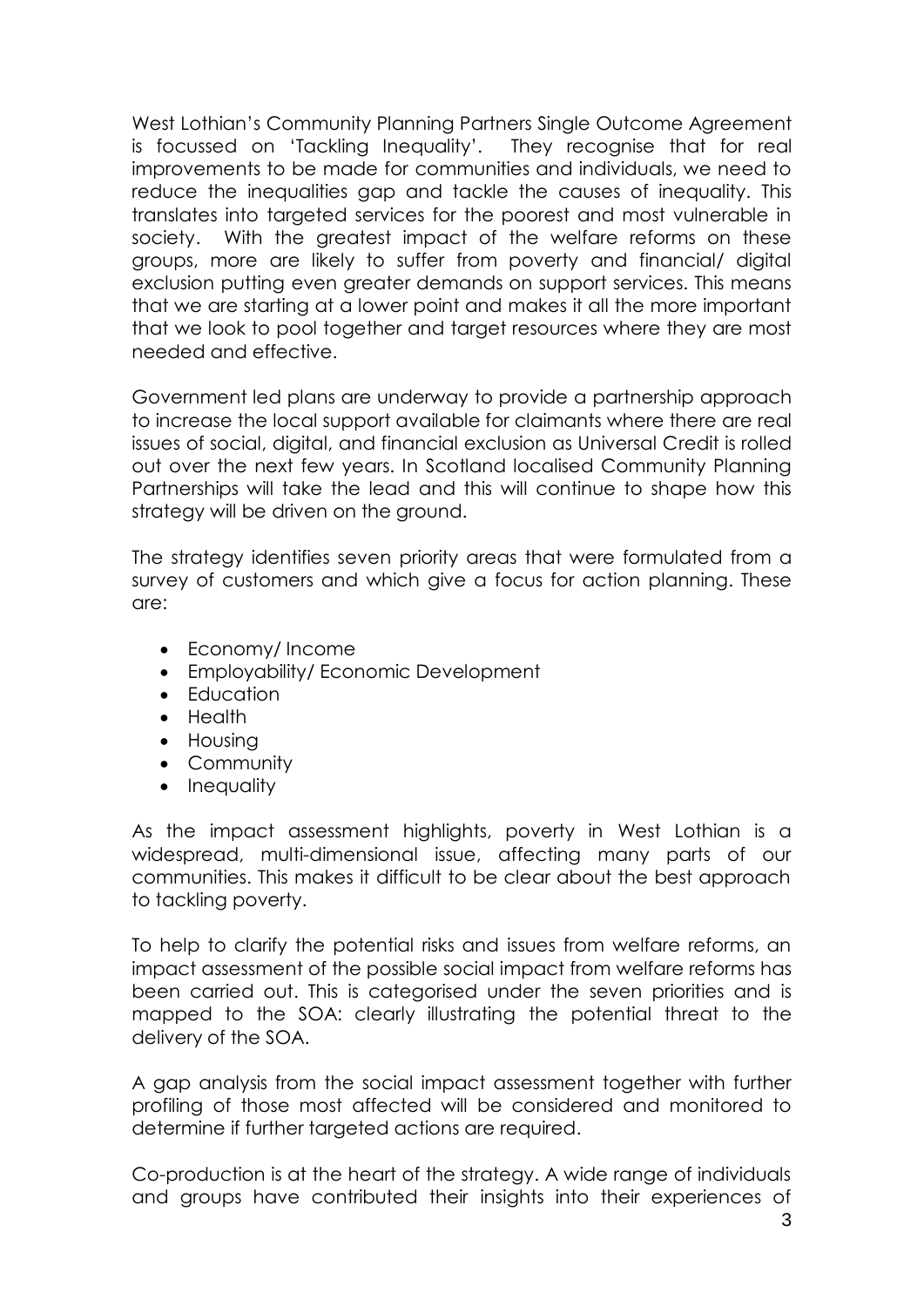poverty, helping develop an understanding of how poverty can affect lives. By gaining awareness of the issues, better decision can be made in targeted work

The strategy and corresponding action plans continue to be supported by the extra resource announced in the West Lothian Council budget up to 2015.

The West Lothian Anti-Poverty Strategy is underpinned and delivered by three action plans –

- The Welfare Reform action plans
- The ongoing (since 2012) Anti-Poverty Action Plan (including financial inclusion)

Our action plans link to the seven priority areas and drive forward the work of the anti-poverty strategy on the ground, providing detail of the outcomes sought and how partners work together to help minimise poverty. Pages 15 to 18, give examples on how the priorities are turned into actions that positively effect people's lives.

These action plans are included as appendix 1 and will be reviewed and reported on annually.

# **Context**

Poverty is a significant feature of Scottish society and affects many people in many different ways. Whilst low income and material deprivation are the issues rightly at the forefront of the poverty debate, we recognise that 'poverty should not merely be reduced to a question of income alone, or material wellbeing; it is also a matter of wellbeing in other senses'<sup>i</sup> . There is a complex, interlinking relationship between factors that define and influence poverty and these cannot be looked at in isolation.

At present, there are two major factors causing or exacerbating the effects of poverty on people in West Lothian:

|                                                                     | The Ongoing Impacts of Economic   The Effects of Reforms to the      |
|---------------------------------------------------------------------|----------------------------------------------------------------------|
| <b>Crisis</b>                                                       | Welfare Systemvi                                                     |
| • Latest available figures show                                     | • Total estimated loss of income in                                  |
| the total Jobseekers Allowance                                      | West Lothian due to welfare                                          |
| claimant count in West Lothian                                      | reform stands at £57 million per                                     |
| to be 4449ii.                                                       | year                                                                 |
| • This figure shows a decrease in<br>claimants from the same period | • Changes to Incapacity Benefit<br>are set to cause the biggest loss |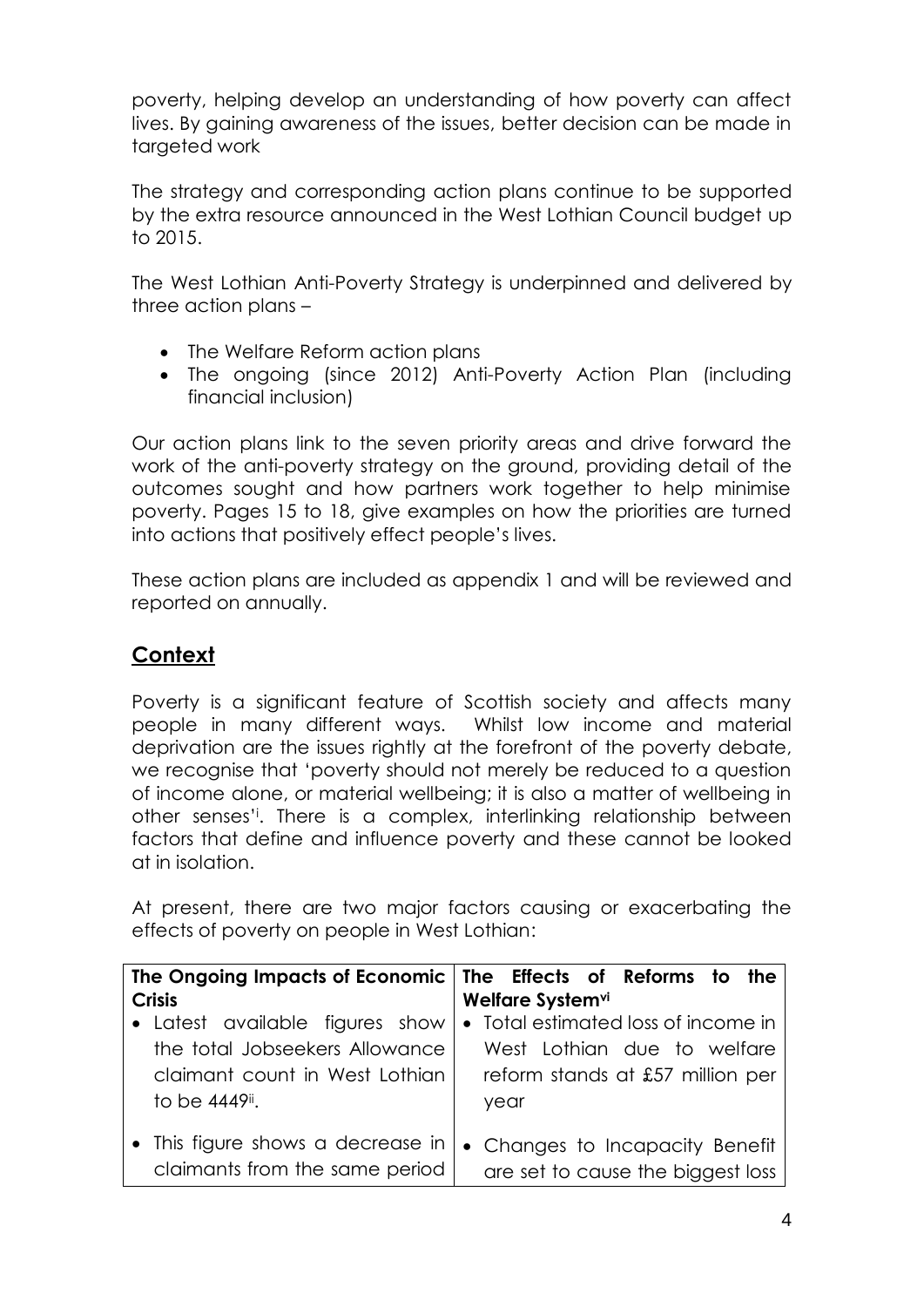in 2013 when there were 4480 people on JSA.

- Average gross weekly earnings for West Lothian workers are £478 per week. This falls below the Scottish average of £498 per week
- Latest youth unemployment figures in West Lothian in May 2013 showed 1290 18-24 year olds were out of work on Jobseekers Allowance. This equates to 8.5% of the population, higher than the Scottish average of 6.9%iii
- Youth unemployment has decreased since the same period in 2012 when 1385 (9.1%) young people were looking for work.
- A 'poverty premium' continues to exist which means that people on a low income are paying more for goods and services. This is either because they are unable to access the best tariffs and payment methods for utilities or because they rely on easy access credit with high rates of interest. It is estimated that low income families pay on average 10% more than higher earning counterpartsiv. This can equate to £1280 extra expenditure per year for a typical low income householdv.

of income in West Lothian. Claimants stand to lose £16 million per year, an average annual loss of £3478 for each affected person.

- Loss of Disability Living Allowance accounts for approximately £6 million in lost income per year for 1900 claimants. This equates to a reduction of income of £3157 per claimant.
- Tenants in both the social and privately rented sectors are set to lose approximately £4.2 million per year due to Housing Benefit reforms. Local Housing Allowance reforms will cost each claimant an average of £800 and social tenants each look set to lose £462 per year due to under-occupancy rules.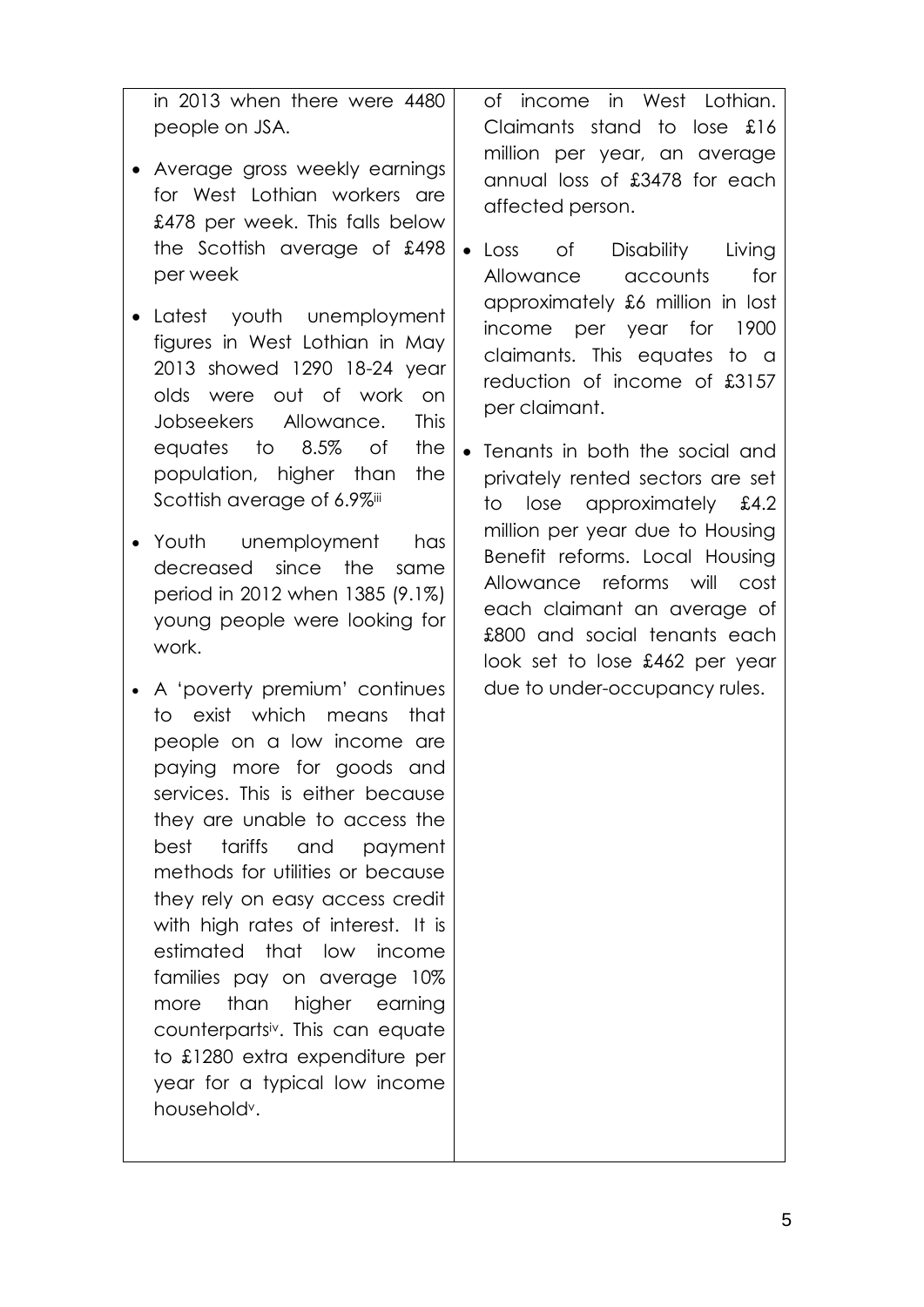#### **Notes**

- 1) As highlighted above, the Welfare Reform Act 2012 is set to have a substantial impact on West Lothian residents who stand to lose approximately £57 million per year. Claimants of health related benefits such as Disability Living Allowance and Incapacity Benefit look to be the hardest hit with an annual loss of approximately £22 million. Recent changes to Housing Benefit are likely to have the most widespread impact with an estimated 6000 claimants being adversely affected by the reforms, resulting in an annual loss of around £4.2 million. In real terms, this means a drastic reduction of income for thousands of people with many losing their entitlement to benefit altogether.
- 2) In West Lothian, areas of deprivation can be found over a relatively wide area due to dispersed urban settlement patterns. For this reason, the Scottish Index of Multiple Deprivation does not provide a true and accurate picture of deprivation. Although 13 datazones in West Lothian were identified as being in the top 15% most deprived in Scotlandvii, it could be argued that this does not take into account small pockets of deprivation in more rural areas. It is important that all residents who are living in poverty or deprivation benefit from this strategic intervention, particularly following a period of severe economic downturn which has left more people facing financial insecurity. As such, geographical location has had a relatively minor influence on strategy development.

# **What is Poverty?**

The UK Government is committed to eradicating child poverty and is underpinning this with legislative changes. We will update the strategy in line with new legislation as appropriate.

The Scottish and UK Government use household income as a measure of poverty. Those, whose household income is below 60% of the UK meridian, are considered to be living in relative poverty; if income is below 50%, they are defined as living in absolute poverty.

However, to enable us to recognise issues relating to poverty and better understand its impact in West Lothian, a more holistic interpretation is required.

"Individuals, families and groups in West Lothian can be said to be in poverty when they lack the resources to obtain the types of diet, participate in the activities, and have the living conditions and amenities which are customary, or are at least widely encouraged and approved, in the societies in which they belong"viii .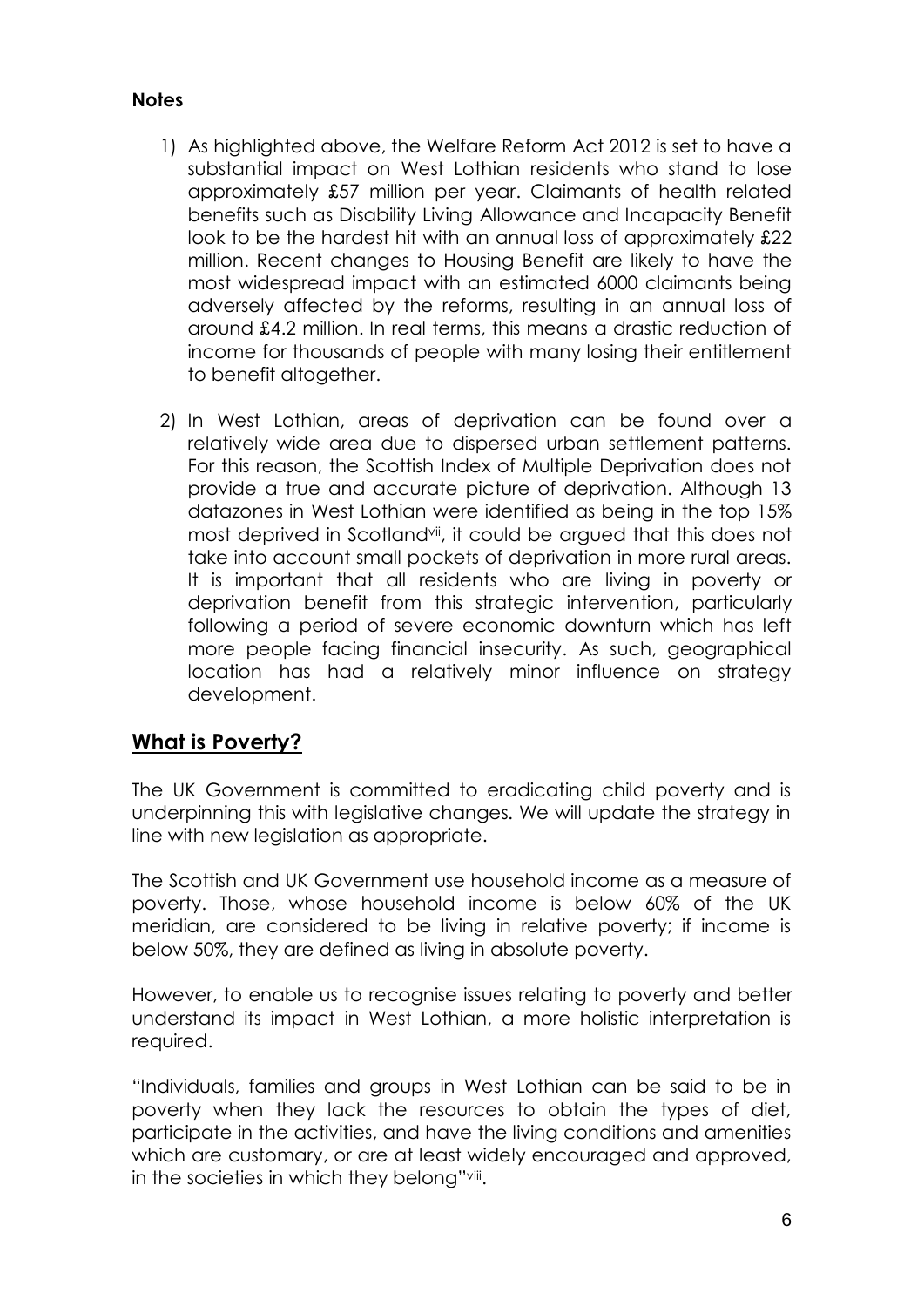This definition allows us to acknowledge that poverty is about more than income. Poverty has a direct impact on our health, well-being and quality of life. It can also limit our access to advice and support, limiting opportunity, and can cause social isolation and diminish hopes and aspirations. This definition also allows us to recognise that poverty can affect people regardless of their individual situation.

# **A Poverty Profile of West Lothian**

- West Lothian has a total population of approximately 172990 and is among the fastest growing, youngest populations in Scotlandix .
- In 2012, 13 out of 211 datazones in West Lothian fall into the 15% most deprived in Scotland as measured through the Scottish Index of Multiple Deprivation. This shows an improvement from 2009 when 19 datazones were among the 15% most deprived<sup>x</sup>.
- Latest available figures, from May 2013, show that there are currently 4449 Jobseekers Allowance (JSA) claimants in West Lothian. This represents a slight decrease in claimants from the same period in 2012 when there were 4480 people claiming JSA.<sup>xi</sup>
- Unemployment amongst 18-24 year olds is slightly higher than the Scottish average of 6.9% with 1290 (8.5%) young JSA claimants in West Lothian in May 2013. However this figure has decreased from the same period in 2012 when there were 1385 young unemployed people (9.1%)xii
- There are approximately 17950 working age benefit claimants in West Lothian. This includes people who are not able to work and are claiming Income Support or sickness benefits such as Employment & Support Allowance<sup>xiii</sup>
- West Lothian has a population of approximately 28837 people of pensionable age. Within this population 14% also receive additional benefits in the form of Guarantee Pension Creditxiv
- Latest available figures from 2011 show that 13% of the West Lothian population, around 22488 people, are defined as living in income deprivation. This is an improvement on 2009/10 when this figure extended to 16% of the total population.<sup>xv</sup>
- 8800 disabled people in West Lothian rely on Employment and Support Allowance or Incapacity Benefit as the main or major source of their income.xvi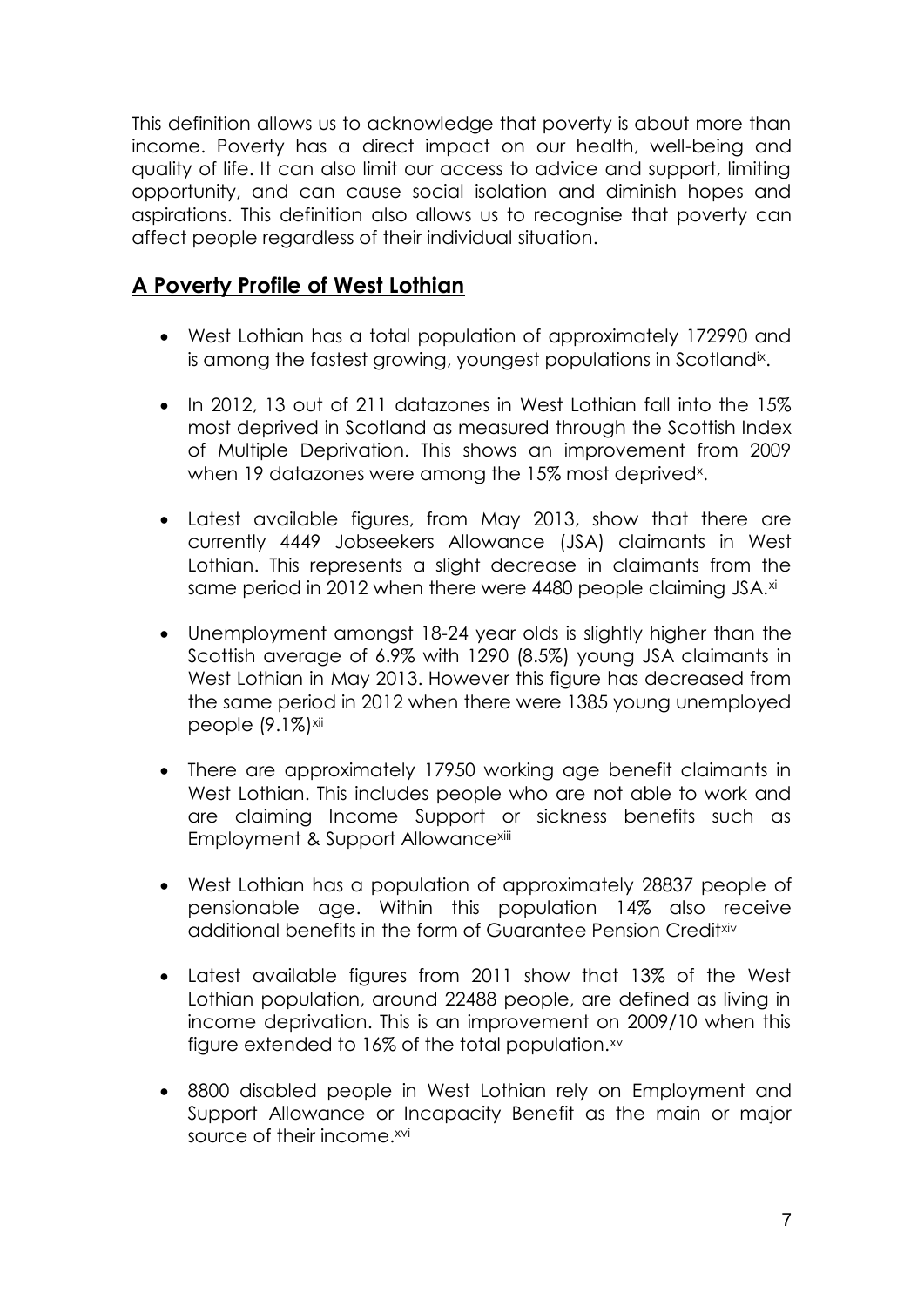- 12,270 disabled people rely on Disability Living Allowance to meet the extra costs associated with their illness or disability. It is estimated that these claimants will lose over £6 million each year due to the change to Personal Independence Payment<sup>xvii</sup>
- The average life expectancy of men living in the most deprived areas in West Lothian is 73.4 years. Men living in the least deprived areas can expect to live to 76.7 years. A woman born in the most deprived areas has a life expectancy of 76.9 years compared to 80.2 years in the least deprived areas.<sup>xviii</sup>
- There is a greater prevalence of mental ill health, coronary heart disease and early deaths from cancer in areas of multiple deprivation. The lead cause of death in West Lothian is cancer followed by circulatory disease.xix
- Mothers in these areas are also more likely to smoke during pregnancy and less likely to breastfeed.
- Latest available figures from 2011-2012 show that West Lothian has approximately 20,317 affordable social rented sector homes<sup>xx</sup>.
- In March 2013, there were 320 households living in temporary accommodation. 225 of these households included children.
- During 2012-2013, there were 1067 households assessed as being homeless.

# **Tackling Poverty in West Lothian**

Although low disposable income is the main cause of poverty, it would be wrong to view it purely as a lack of money. The reality for those living in poverty is far more complicated and often, they face a multitude of problems with no immediate or obvious solutions available. Cause and effect of poverty become intertwined and impossible to define. The strategy recognises that people experiencing financial difficulty often fall into three distinct categories:

- **Skint:** This group encompasses people in crisis. Severe debt and difficulty accessing benefits tend to lead people to crisis point where people cannot afford even the basic essentials.
- **Surviving:** These people are just getting by. In many cases, they are struggling to make ends meet on low wages or benefits and are having difficulty meeting the costs of maintaining their home.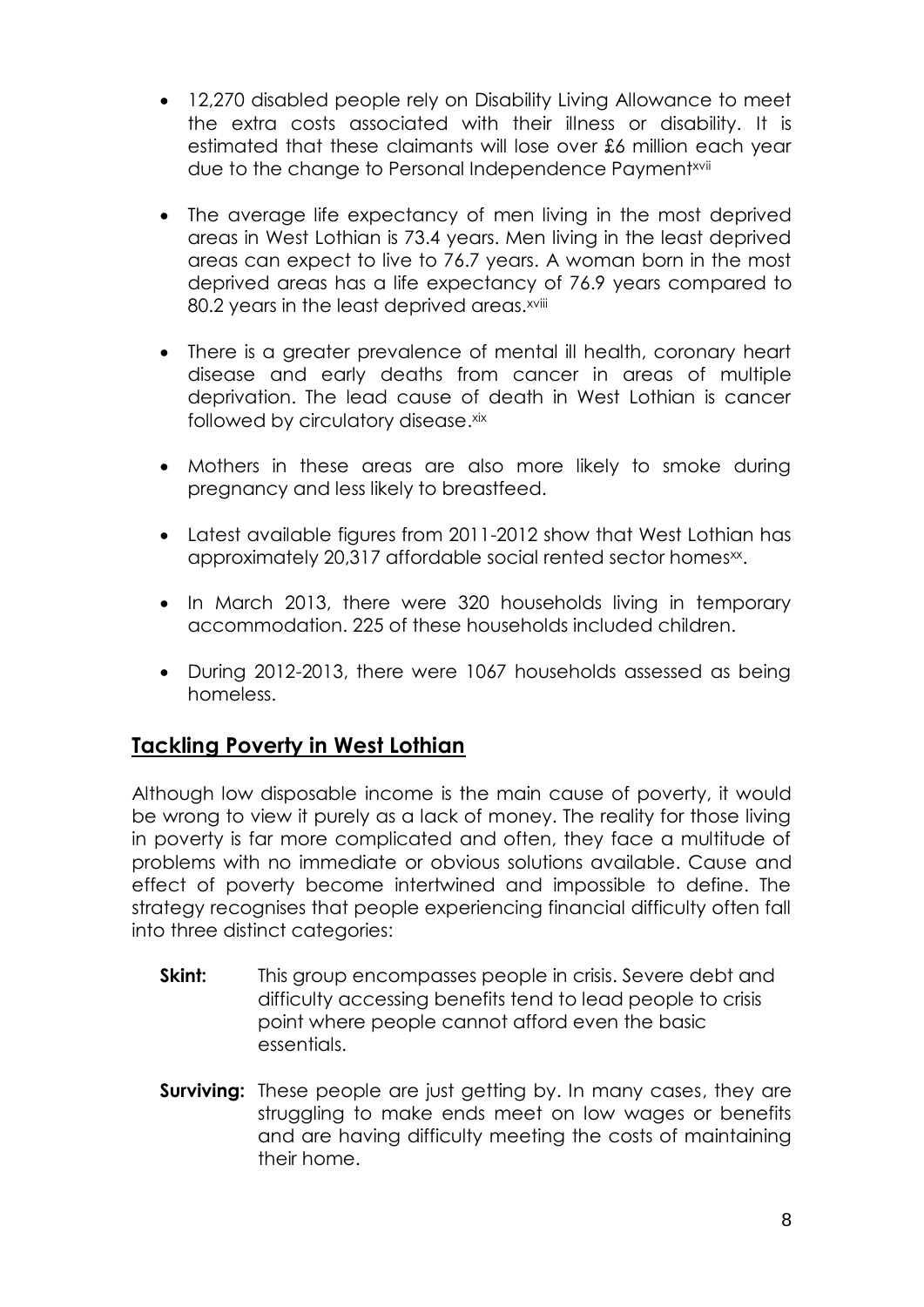**Saving:** This group is made up of individuals with a comfortable income, but who struggle to make provision for their future. Savings goals and long term aspirations such as educational attainment are often hampered by difficulty planning financially for the future.

# **Our Priorities**

### **Economy/ Income**

The recession has seen a downturn in the local economy. With less money to spend business are suffering and there is a decrease in income for investment. The continually rising cost of living is not being reflected in wages or benefit rates and welfare reforms only look set to further compound this problem. A holistic approach to income maximisation is required to address the struggle to make ends meet.

#### **Employability/ Economic Development**

Following a deep economic recession, employment is not easy to come by for many people. Being equipped with the skills, knowledge and confidence to sustain and secure employment is fundamental to improve life chances for individuals seeking work and for their families. This is particularly important as the government aims to 'make work pay', by ensuring people in work are better off than being unemployed and is likely to see an increase in people looking for work.

#### **Housing**

A secure warm home is something that many people take for granted. Affordability and sustainability of housing can be a daily struggle for those living in poverty. Keeping up with rent, upkeep of a house and making sure the home is well heated and insulated can be incredibly difficult with very little money to do so.

This situation is exacerbated by welfare reforms that decrease the amount of housing benefits paid to some tenants in social housing, with many tenants struggling to cover the shortfall they are now expected to pay.

Reductions in the amount of rental income will threaten investment in new or existing housing stock and in areas targeted for regeneration.

# **Health**

There are irrefutable links between poverty and ill health. Although Scotland's overall health is generally improving, this is happening at a slower rate among the poorest in society, and so the gap between rich and poor is widening. Mental illness, drug and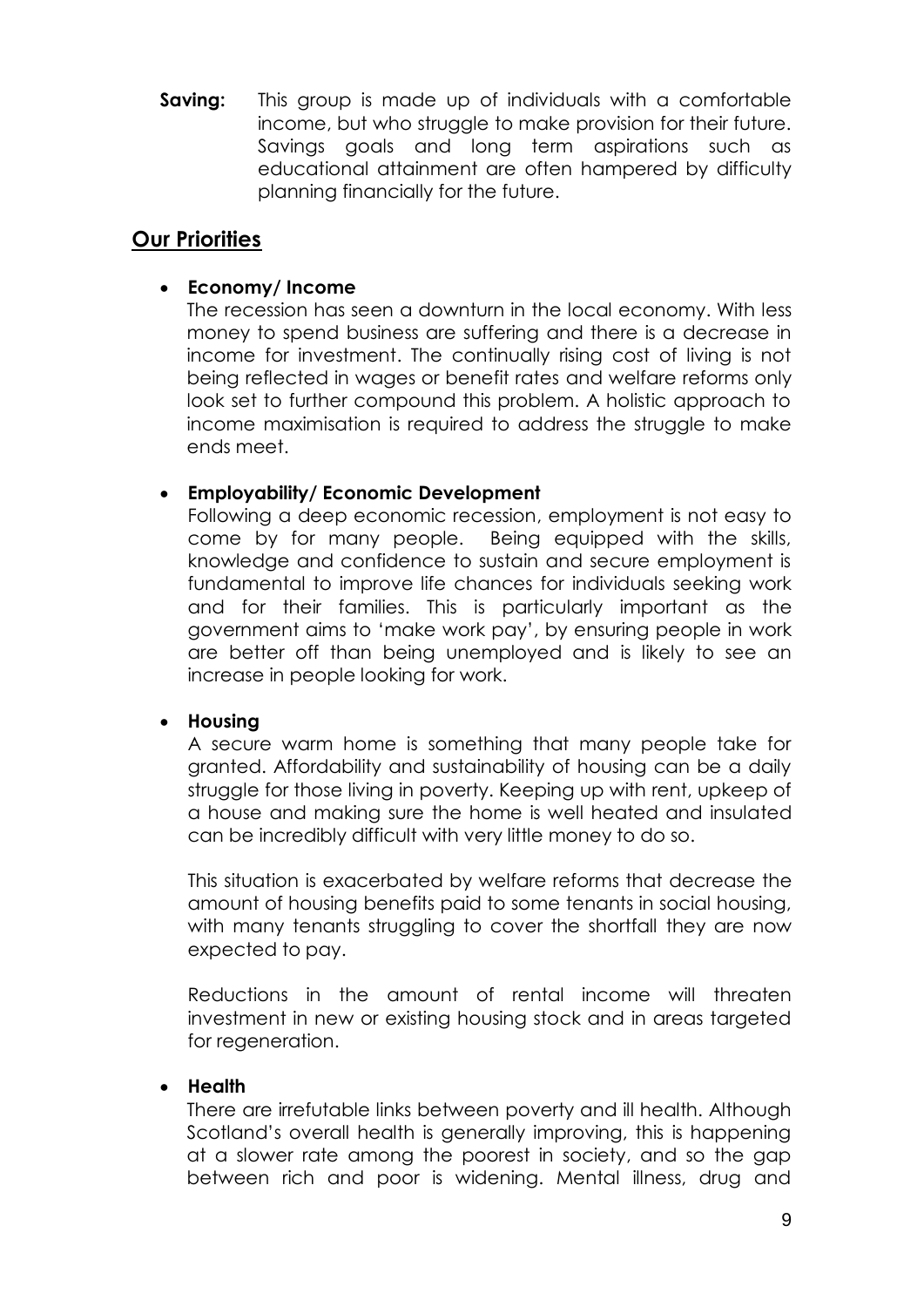alcohol abuse and 'killer diseases' such as heart disease are more prevalent among those living in poverty and life expectancy is lower for the poorest people<sup>xxi</sup>.

#### **Education**

The educational achievement gap between society's richest and poorest is apparent from early years. Qualification levels are significantly lower among those living in poverty and school leavers living in the most deprived areas are less likely to move on to positive destinationsxxii. A good standard of education is essential to secure well paid employment, further learning or training opportunities and avoid falling into the poverty trap. However the welfare reforms will hit some of the poorest families and could have an impact on both children's general well-being and their learning and attainment at school.

#### **Community**

People living in poverty are less likely to be able to fully participate in their communities because many simply do not have the disposable income needed to take part in clubs, events or activities in their area. People living in the most deprived areas are more likely to be isolated, experience anti-social behaviour and to feel unsafe in their neighbourhood. Problems such as vandalism, litter, noise disruption and drug dealing are more common in deprived areas and, as a result, ill feeling towards such areas is reinforced<sup>xxiii</sup>.

# **Inequality**

The loss of income will hit particular groups hardest, including low income families, people with disabilities and those with larger families.

# **Who is Affected by Poverty**

Whilst this strategy recognises that any individual can be affected by poverty at any point in their lives, it is important that intervention is targeted at the people most in need.

The strategy will adopt the West Lothian life-stages model, which considers the five life stages; early years, school age, young people in transition, adults of working age and older people. This highly effective approach is not only focussed and cost effective, it also ensures early intervention to minimise the impact of poverty at any life stage.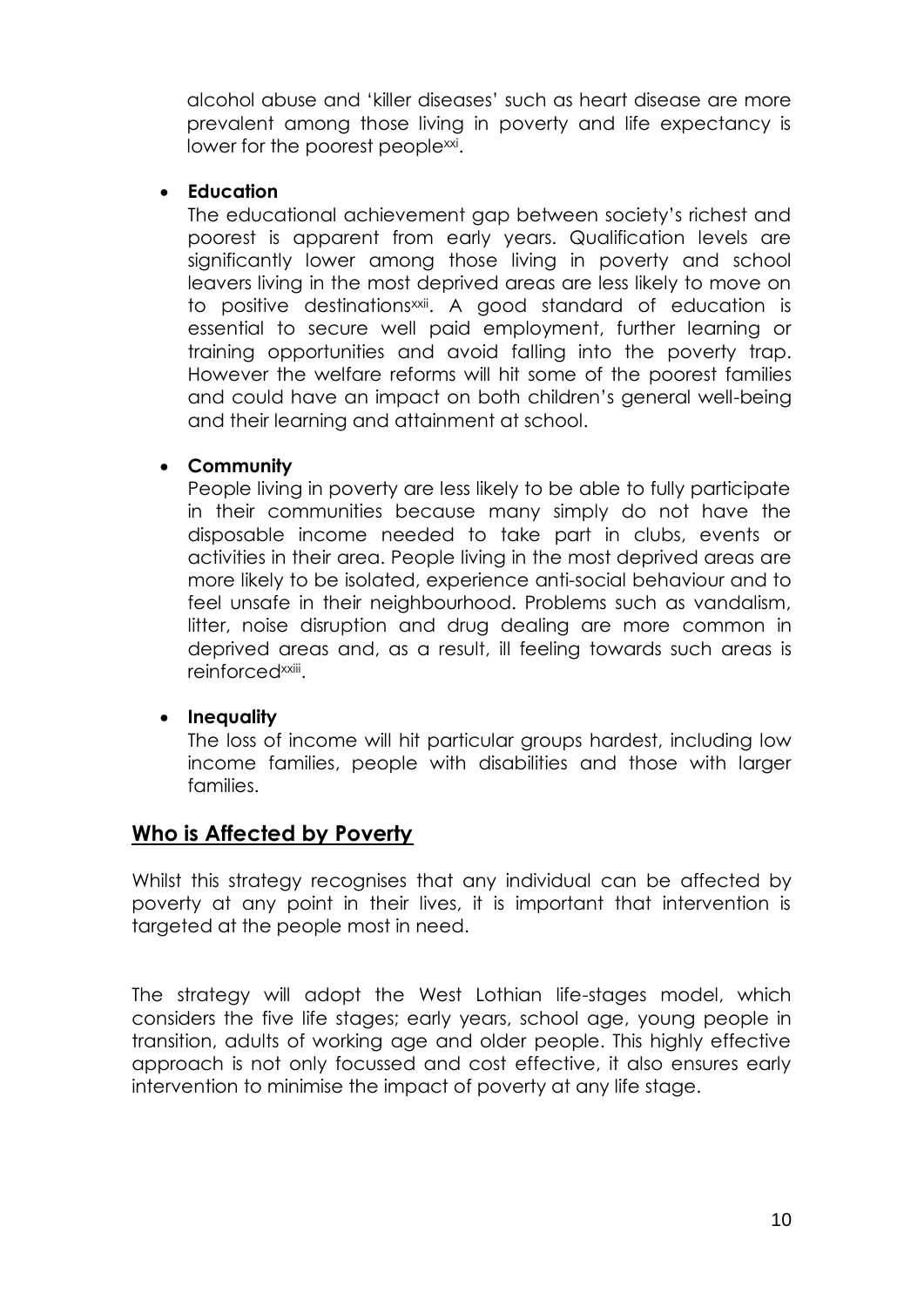# **Impact of poverty**

#### **Case Study 1: Single Person**

*Mr P is a 33 year old single man with ongoing mental health problems. He was living in private rented accommodation in his hometown near his family who provide him with substantial emotional support and day to day assistance.* 

*In 2012, Mr P received notification that he would be affected by Local Housing Allowance changes causing him a loss of benefit of £8 per week. As Mr P's budget was carefully accounted for, he was afraid that he would be unable to afford the shortfall in his rent once the change came into effect. A Discretionary Housing Payment was secured to top up his shortfall and cover Mr P's rent and he was re-housed by a local housing association in a 2 bedroom flat close to his family where he would face no rent shortfall.* 

*In April 2013, Mr P was contacted again to notify him that, due to new underoccupancy rules, he faced a 14% reduction in his Housing Benefit payments. Mr P stood to lose £10 per week, a sum he could not afford to pay towards his rent. Due to the level of support Mr P requires from his family, including overnight stays, he was able to make a request for his second bedroom to be disregarded* 

**Mr P had to deal with disruption to his home life on two separate occasions. He had to adjust to living in a new property and faced uncertainty over his ability to pay his rent and security of his tenancy. Mr P has now had his second bedroom disregarded and has the ongoing support of his family to help him through this chaotic time in his life.**

#### **Case Study 2: Family**

*Mr and Mrs F live in a 4 bedroom private rented house with their 7 children. They have a joint claim for Jobseekers Allowance which pays £112.15 per week and they also receive weekly allowances of £100.70 Child Benefit and £377.31 Child Tax Credit. The couple receive Local Housing Allowance of £176.89 per week to help towards the cost of their rent.* 

*Mr and Mrs F have a total benefit income of £767.45 per week. Under new rules, an overall benefit cap will restrict them to a maximum income of £500 per week which Mr and Mrs F exceed by £267.45 per week. Current rules mean that any income above the cap is deducted from housing benefit. As Mr and Mrs F's housing benefit entitlement is less than their excess income, their current award is reduced to just 50p per week, the minimum entitlement to housing benefit.* 

*When Universal Credit is introduced in this area, Mr and Mrs F stand to have the extra £91 per week deducted from their overall Universal Credit payment.* 

11 **for their children and food shopping. Mr and Mrs F may also be at risk of Mr and Mrs F face an immediate income drop of almost 25% and by the time they move onto Universal Credit, their current income will have been cut by more than one third. With a large family, they are likely to struggle to meet the cost of day to day essentials such as clothing and footwear homelessness if they are unable to keep up with their rent payments.**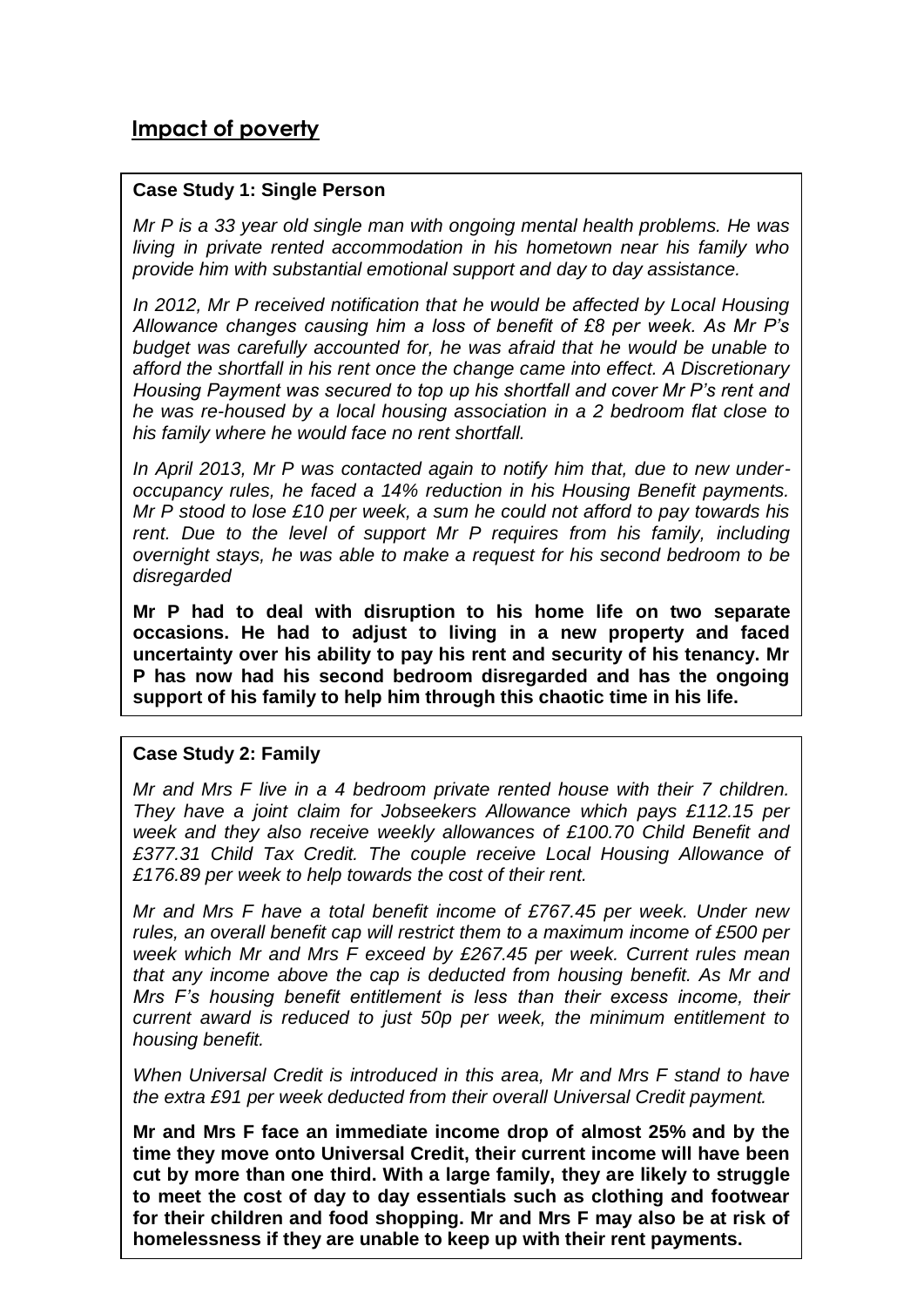#### **Case Study 3: Older Person**

*Mrs C is 60 and has not yet reached her state pension age. She works part time and has her income supplemented by weekly Working Tax Credit of £39.*

*Mrs C lives with her 21 year old son in a 3 bedroom council house which she describes as cold and damp, costing a fortune to heat. She was recently offered a house move to a newly built 2 bedroom property in the same town. Mrs C faced a dilemma about whether or not to move as her current income would be stretched either way.* 

*In her 3 bedroom property, Mrs C faced a 14% under-occupancy charge plus a non-dependent deduction to reflect her son's income. In the new build, although Mrs C would not face the under-occupancy charge, the overall rent was higher and she would need to find money to cover the cost of moving.* 

**Messages from People Affected By Poverty charge again and she now needs to budget for a higher rent charge. Although Mrs C decided to move to the new property she was offered, she still faces uncertainty over her future. If her son moves out before Mrs C reaches her pension age, she will face the under-occupancy** 

A range of affected groups and individuals have been consulted. An analysis of their comments shows:

#### **Income:**

- 52% of people cited their main income as wages from employment, yet over one third of respondents said they were either struggling to make ends meet or living in poverty. This shows an overlap of around 20% of people who work but are still experiencing poverty.
- 31% admit they regularly borrow money simply to make ends meet and 11% often miss payments and have problems with arrears.

*'I work a couple of part time jobs and got paid yesterday. After immediately paying all the essential bills I can't believe how little is left over to buy food'* 

*'I have been homeless and am now in my first tenancy. I know I will struggle with monthly budgeting. I hardly eat at the end of each fortnight as it is. I don't smoke or drink and I don't buy excessively. I just don't have enough'.* 

*'I know how hard it is to live on little money and how much simple bad luck, a poor background and difficult upbringing can affect a situation. I know that people think I just use the benefit system but they have no idea about my life and seem not to want to know.'*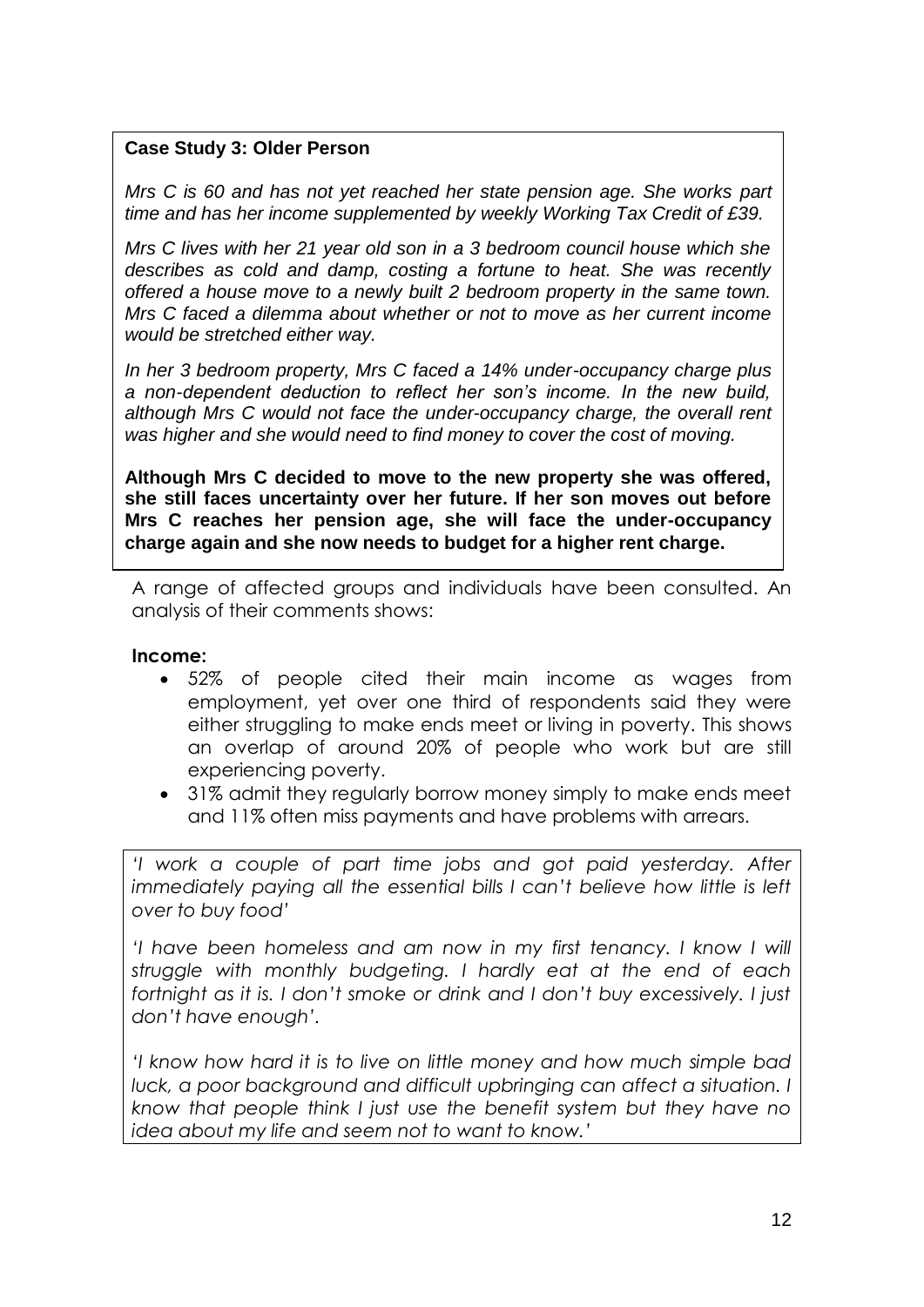# **Employability:**

 12% felt that increased employment opportunities and employability skills were the best way to tackle poverty.

*'I want to work but have to stay home to take care of my young daughter. My wife works full time but we can't afford childcare and have no family support in the area. So I stay home but I am unable to fulfil my own career goals.'*

*'I have worked in the same job for 10 years. When my husband died suddenly I really struggled to afford childcare. Even with tax credits I still need to find 30% of the bill. I was told to get help from family but all my family are at work too.'*

*'I have had to turn down work because I can't get an early enough bus'*

#### **Housing:**

- 41% struggle to afford their gas and electricity bills.
- 24% spoke of housing problems including rent arrears, disrepair and overcrowding.
- 36% felt it was a struggle financially to keep up with the maintenance of their homes.

*'I can't afford to buy carpets for my house as any extra money goes towards paying for extra heating or clothes for the kids'*

*'My boyfriend lives in a 2 bedroom flat and has his son to stay every weekend. Sometimes his son stays through the week as well but he has already been told he needs to pay the extra bedroom tax. He doesn't know how he will manage this.'* 

**Health:**

- 17% defined themselves as disabled. One third of respondents spoke of health issues, describing their overall health as 'fair' or worse.
- 10% felt they would like more help to live a healthy lifestyle through food co-ops, help to quit smoking and cheaper exercise being more easily accessible.

*'I often ask myself if I can afford a proper dinner tonight. I often opt for beans and toast so that my children can eat the meat and vegetables. I stopped smoking months ago so that I can spend that money on healthier food.'*

*'I am paralysed from the waist down and have been told I need to look for work. I have tried in the past but can't find anything flexible enough.'*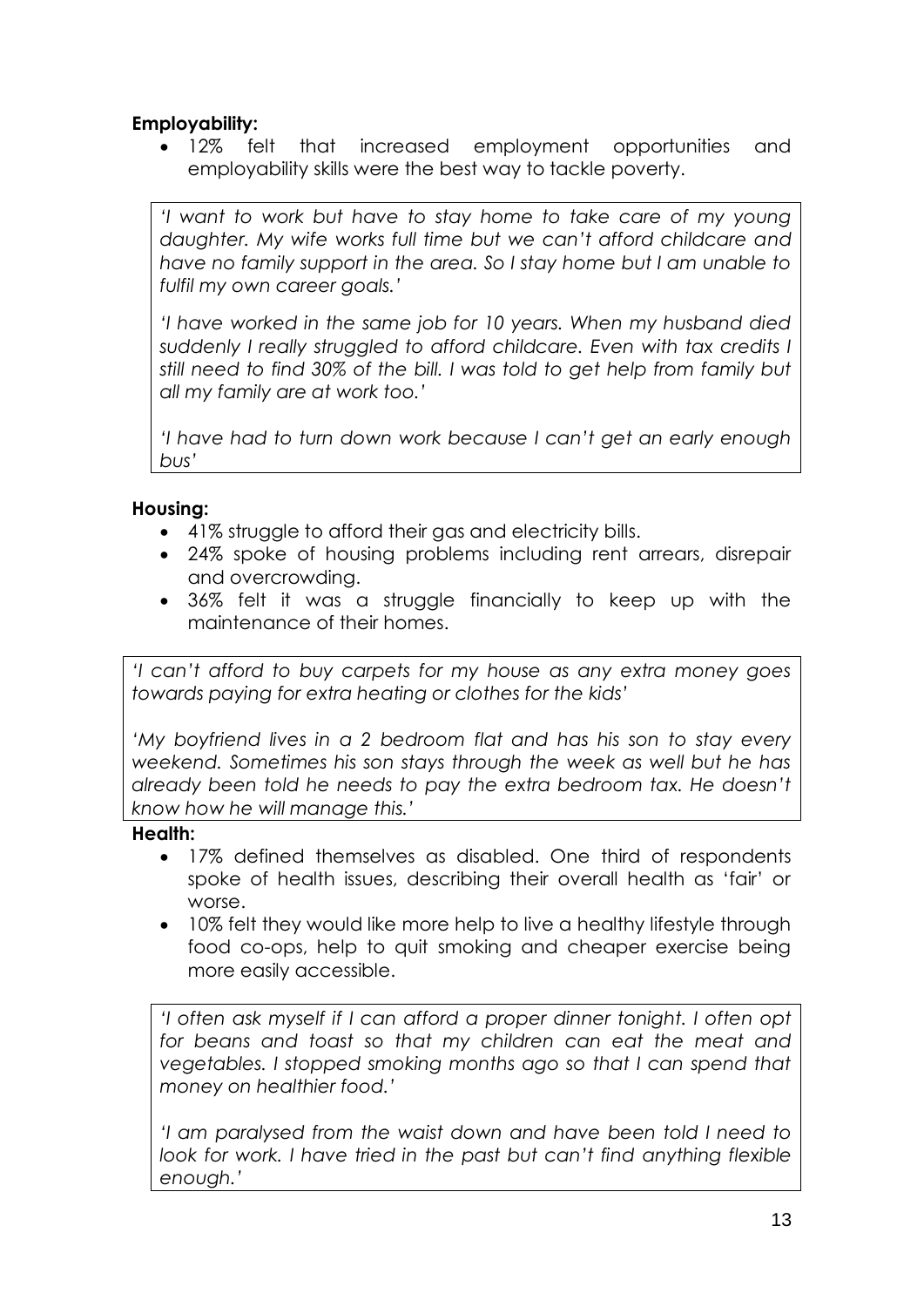### **Education:**

- 20% felt their standard of education was 'fair' or worse.
- 26% had plans to further their education in some way, either through college or university, vocational training or apprenticeship.
- 7% felt that the best way to tackle poverty is through better financial education.

*'I can't read the letters I receive about my benefits and feel too embarrassed to ask for help. I wouldn't be comfortable asking for help with online forms at a library as then everyone would know I can't read without help'*

*'I am 17 and never learned any practical cooking skills at school.'* 

*'It would be very useful to have a practical tool to use for people who struggle to budget an extremely small amount of money'* 

#### **Community:**

- Half of all people asked said they were regularly or occasionally involved in community groups or events.
- 5% said that the cost and accessibility of public transport was a big issue for them.

*'I went along to a local event and discovered I am entitled to more benefits than I realised'* 

*'A friend encouraged me to go along to a coffee morning at my local family centre. It has been my lifeline through bereavement, job loss and more but I am only able to join in because I feel welcome, not judged.'*

# **How the Strategy Fits In With Outcome Agreements**

This strategy represents a shared vision between West Lothian Council and its partners to deliver targeted and appropriate intervention in order to alleviate poverty in a preventative manner.

The strategy adopts the three priorities set out in the Life Stages programme, which has been adopted across the Community Planning Partnership (CPP):

- **Targeting services to reduce inequalities**
- **Shifting resources upstream to deliver preventative services**
- **Ensuring that we obtain the maximum impact for our expenditure**

Achieving Positive Outcomes is the new converged Single Outcome Agreement (SOA) and Community Plan for 2013-2023. It sets out the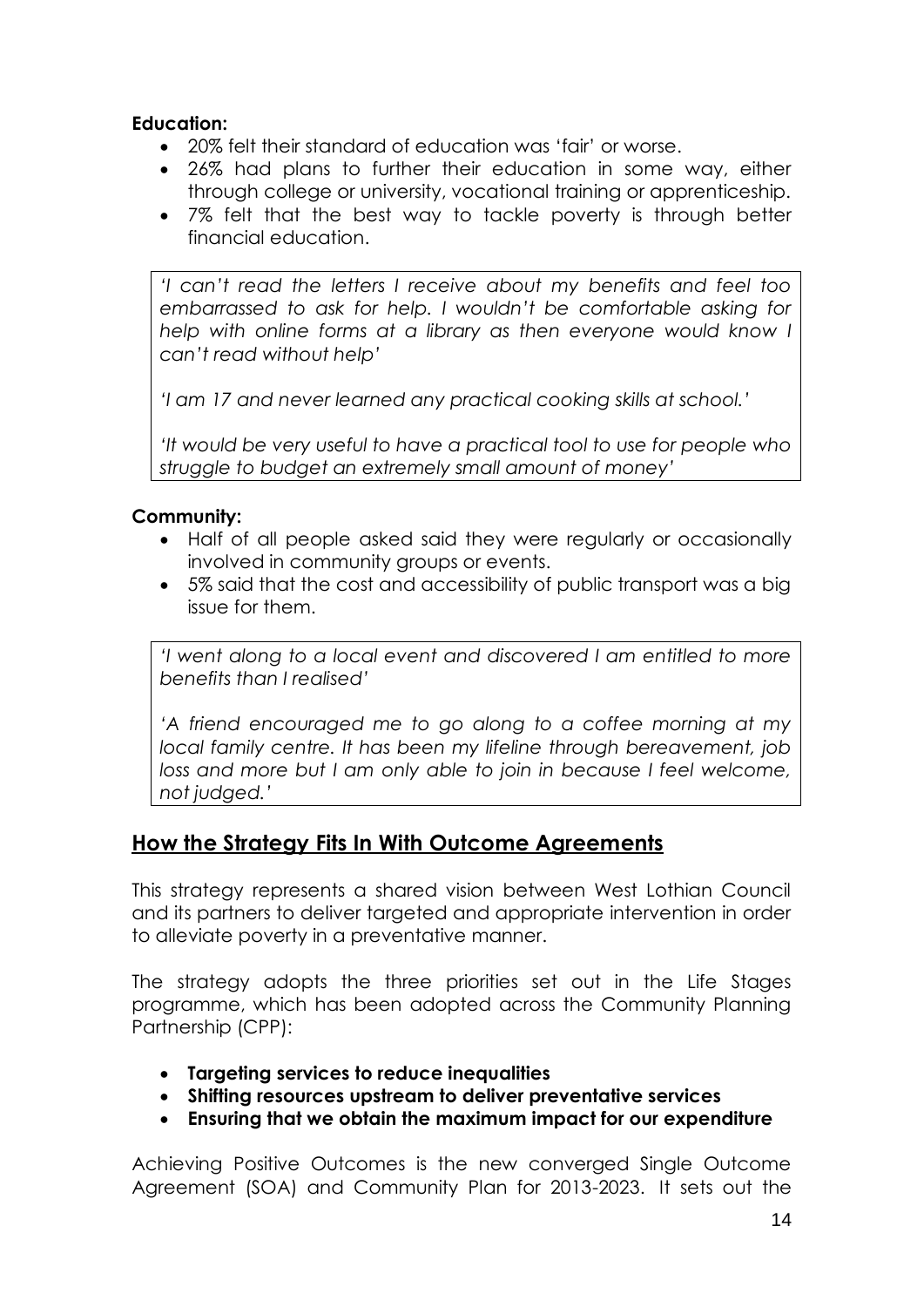vision of the CPP – "we want to provide an improved quality of life for everyone that lives, works and does business in West Lothian" – as well as the aspirations for West Lothian and the outcomes we want to achieve for our communities. The SOA sets the strategic direction upon which the plans and strategies of partners should be based.

In the development of Achieving Positive Outcomes, key priority areas were identified and translated into local outcomes for West Lothian. These priorities and outcomes closely relate to the six Better Off themes and the overall strategy is linked to the core theme of the SOA, 'Tackling Inequalities'. The SOA also has a strong focus on early intervention, prevention, understanding place and community engagement. The anti-poverty strategy cuts across the whole SOA and is a key enabler for achieving our outcomes.

The vision and aspirations outlined in 'Achieving Positive Outcomes' have been adopted by the strategy and the SOA was used to inform and develop the anti-poverty strategy outcomes. High level indicators included in the action plan were taken from the SOA in order to maximise impact.

# **Outcomes**

The overall outcome of the strategy is that poverty in West Lothian is reduced, using early intervention, preventative measures and more targeted resources to achieve the biggest long term impact.

To encourage more targeted intervention, there are a number of outcomes relating to the strategy priorities:

# **Economy/ Income:**

# **Outcome 1: West Lothian citizens are less at risk of financial exclusion as a result of having their disposable income maximised.**

*Example Action:*

People affected by welfare reform have access to financial advice and income maximisation checks.

#### **Outcome 2: West Lothian adults are empowered to make responsible financial decisions and be more economically active.**

*Example Action:*

Children and families will receive incentives to begin saving through the Credit Union Schools Development Project

# **Employability/ Economic Development:**

**Outcome 1: West Lothian residents have the ability to secure and sustain employment.**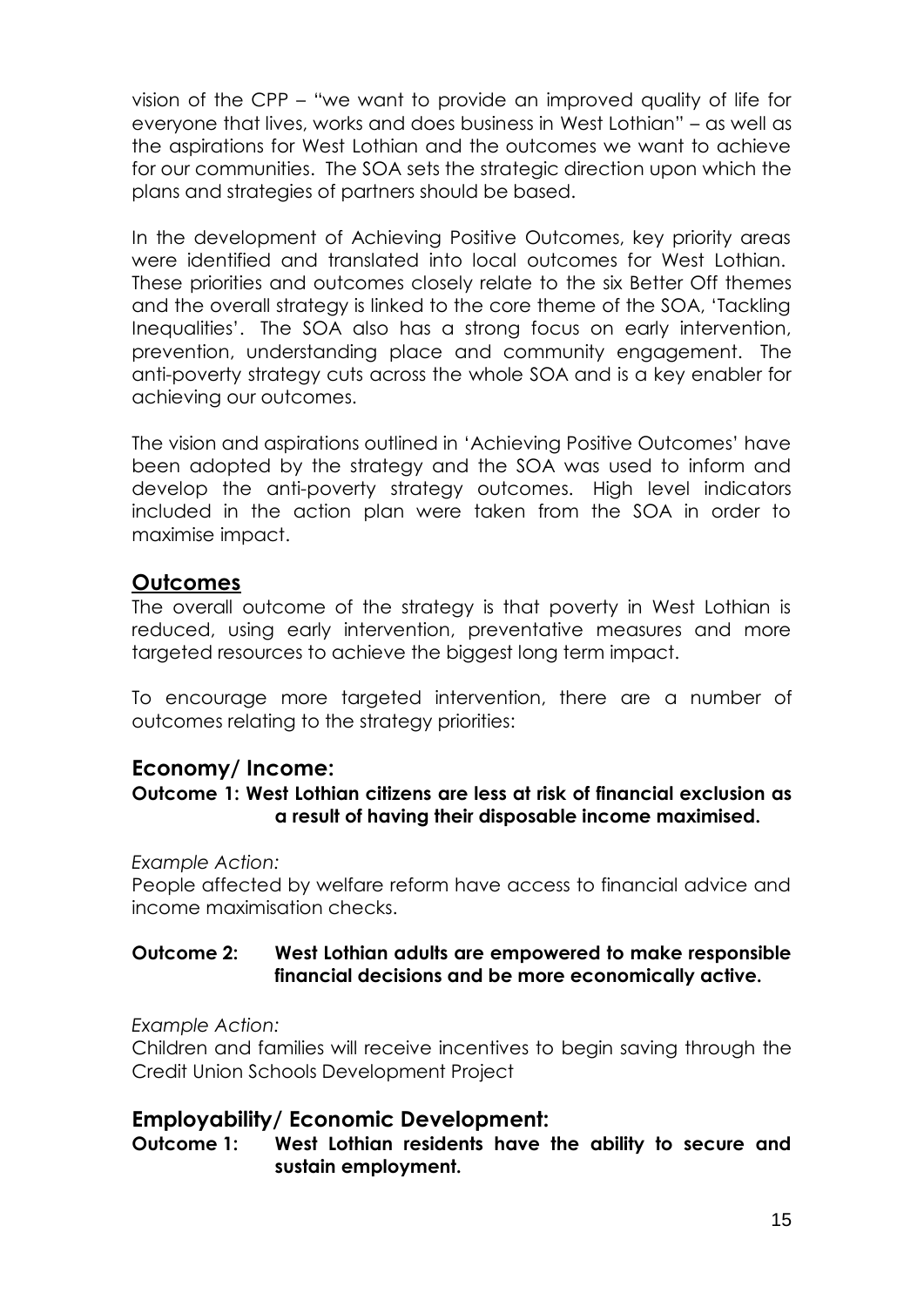*Example Action:*

Access2Employment will implement a pilot graduate work experience programme

#### **Outcome 2: Young people increase their participation in employability programmes and are able to engage effectively in employment and training opportunities.**

*Example Action:*

Skills Development Scotland will deliver Career Information, Advice and Guidance (CIAG) services to unemployed young people with a particular emphasis on My World of Work

# **Housing:**

#### **Outcome 1: People in West Lothian can find a suitable place to live and have affordable, quality housing options available to them that are sustainable in the long term.**

*Example Action:*

West Lothian Council and partners will build new affordable homes in the social rented sector.

#### **Outcome 2: West Lothian residents are less at risk of fuel poverty through increased knowledge and understanding of energy issues and support to budget better.**

*Example Action:*

People save money on fuel as a result of home visits in relation to heating use advice and signposting for grants, better tariffs and payment options.

# **Outcome 3: Housing conditions in West Lothian are improved in both the social rented and private housing sectors.**

*Example Action:*

Housing quality in West Lothian will be improved. Housing in the social sector will meet Scottish Housing Quality Standards.

#### **Health: Outcome 1: People have access to affordable food options.**

# *Example Action:*

All primary school children and secondary school pupils entitled to free school meals will be provided with a free, healthy breakfast.

#### **Outcome 2: Adults have the confidence and ability to lead a healthy lifestyle on a budget for themselves and their children.**

*Example Action:*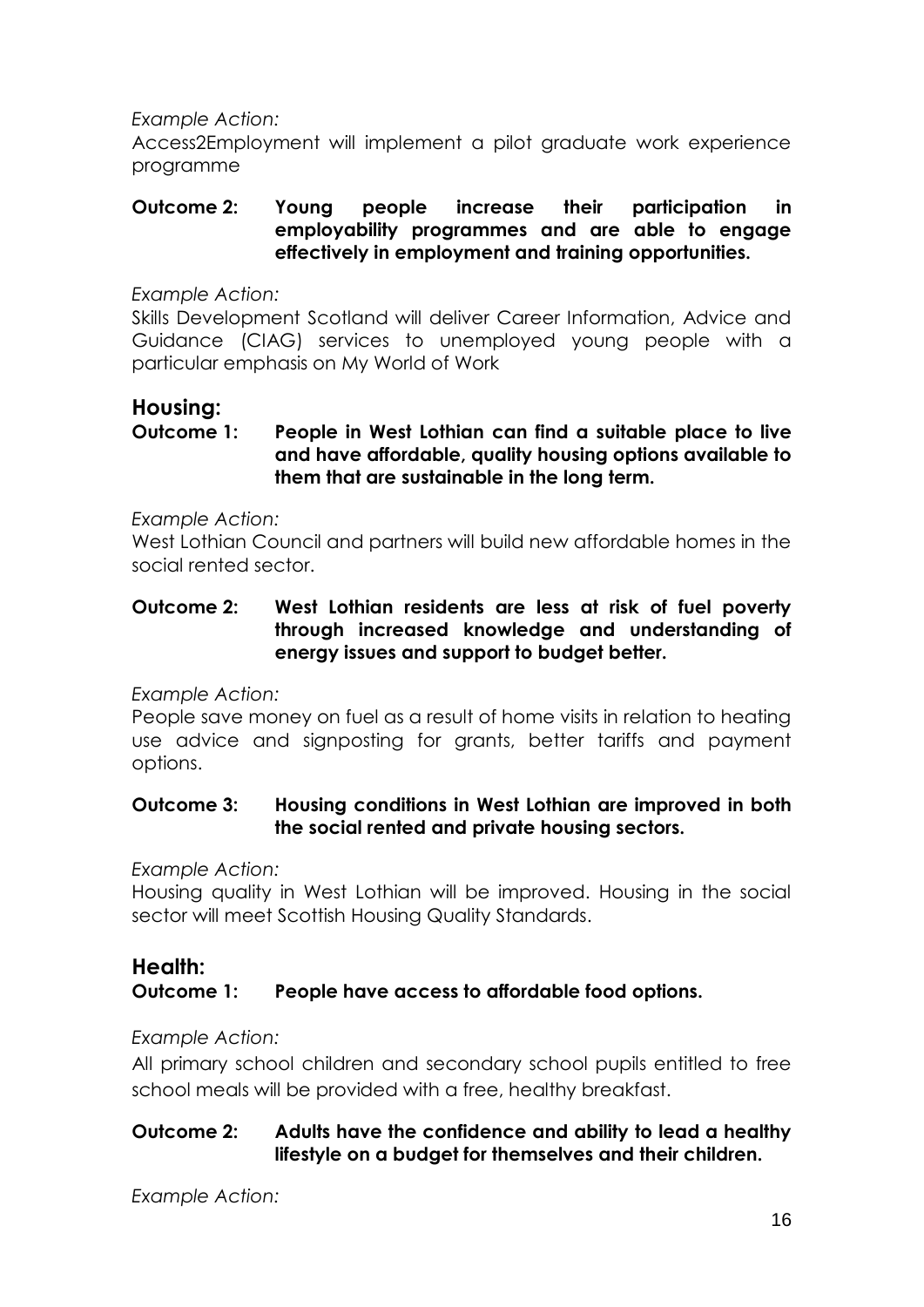'Get Cooking' and 'Wean the Weans' courses will be delivered in target areas.

# **Outcome 3: People live longer, healthier, more independent and fulfilling lives.**

*Example Action:*

Vulnerable older people in West Lothian increase their disposable income.

# **Education:**

**Outcome 1: Parents and carers receive the necessary support to ensure their children are ready to start nursery and school.** 

# *Example Action:*

All school children will have the opportunity to be appropriately clothed by being able to access school and sports clothing though school clothing stores.

#### **Outcome 2: Children and young people make good progress with educational achievements and attainments and are equipped with the knowledge and skills to proceed to adult working life.**

*Example Action:*

Schools and nurseries will participate in a themed 'Money Week' to support students understanding of budgeting and money management

# **Outcome 3: Adult life chances are maximised by improving their educational achievement.**

*Example Action:*

Adults improve financial knowledge, skills and understanding through attendance at relevant Adult Basic Education short courses.

# **Community: Outcome 1: Communities are able to do more for themselves.**

# *Example Action:*

Six major financial events, including an annual themed Money Week, will raise financial awareness and deliver financial education to West Lothian residents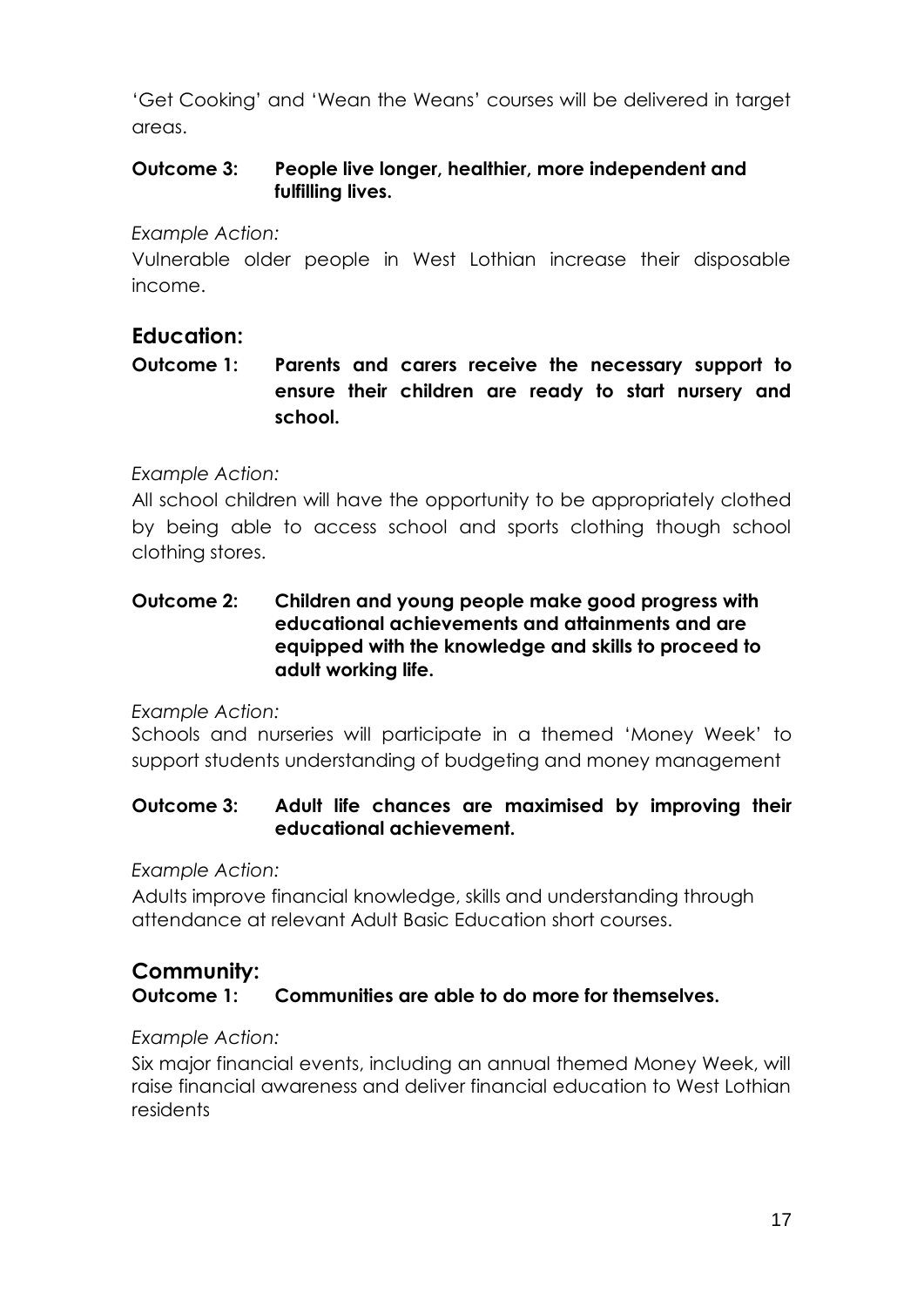#### **Outcome 2: Information is effectively communicated to West Lothian residents to enable people to manage their financial affairs.**

*Example Action:*

A digital support suite will be set up in Bathgate Partnership Centre and 'floor-walkers' available to provide online support

#### **Outcome 3: Ex-offenders are less likely to re-offend by ensuring they are able to fully re-integrate into society upon leaving prison.**

#### *Example Action*

Ex-offenders will be helped towards a stable financial and housing situation allowing them to engage with services offering employability and training activity.

# **Inequality:**

**Outcome 1 : Aiding larger families who are effected by the benefit cap to a range of services that could improve their financial position.**

*Example Action:*

*Reviewing the individual situation with families who are affected by the benefit cap, offering them a wide range of services from budgeting to employability, training and education.*

### **Outcome 2: Those in extreme poverty are given assistance with housing under-occupancy payments, while being assisted to find longer term solutions.**

*Example Action:*

*Extra funding has been made available through the Discretionary Housing Fund for claimants affected by 'under occupancy' regulations who are prioritised using the 'hardship' test. They are also supported to look at further options that offer long term solutions.*

#### **Outcome 3: Assistance is offered to those affected by changes to disability benefits to assist them to improve their financial position.**

*Example Action:*

*Individuals who will no longer qualify for disability benefit, under the new Personal Independence Payment criteria, will be offered specific assistance relevant to their situation. This will include budgeting advice, up-skilling opportunities and employability services.*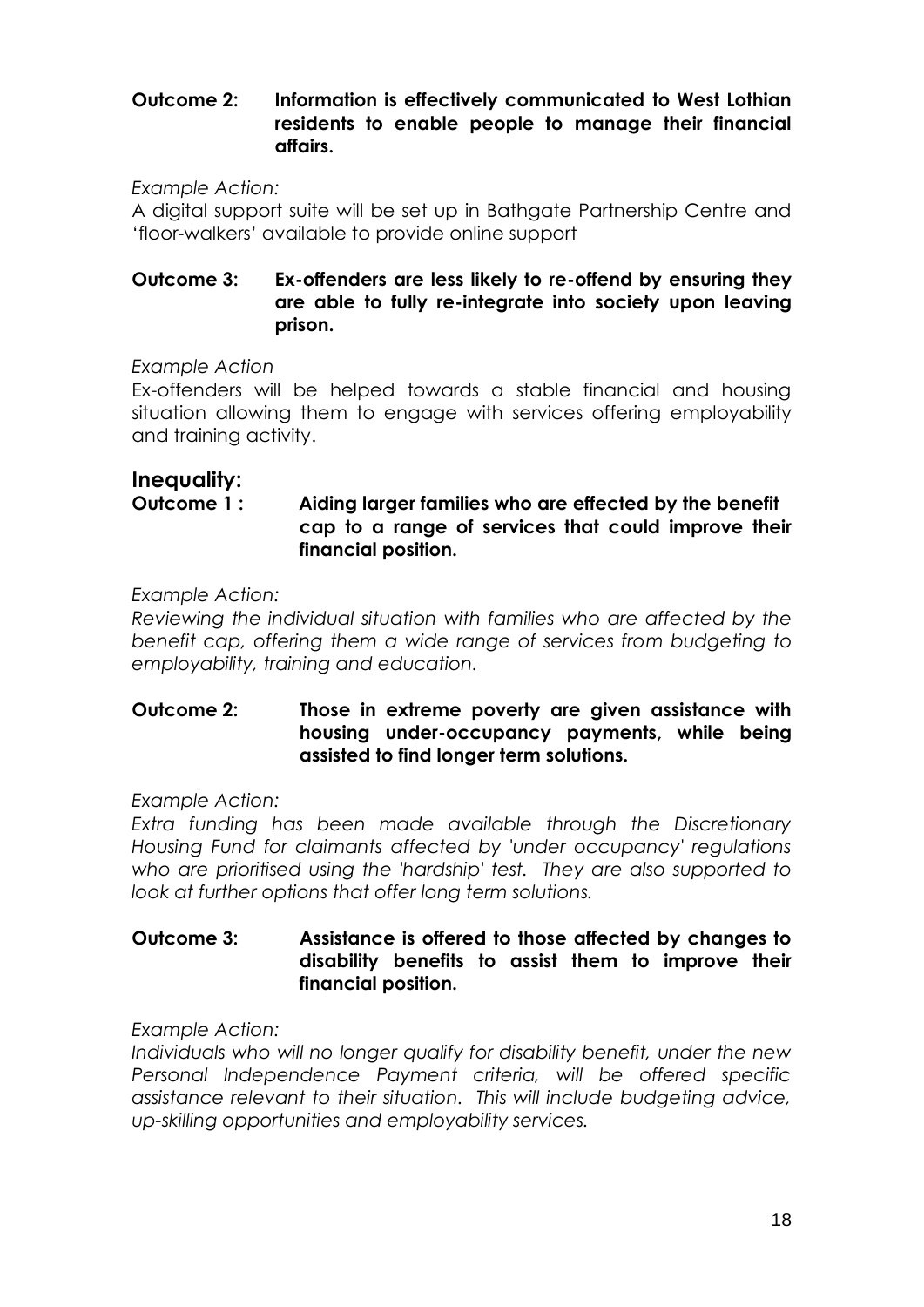# **Implementation of the Strategy**

The strategy will last from 2012 to 2017, with a substantive review in 2013. This review has expanded the scope of the strategy to include Community Planning Partners responses to the issues of welfare reform and financial/ digital inclusion. There are now two action plans underpinning the strategy. The plans will be monitored quarterly and will be updated every year. A report on progress will be delivered to the Community Planning Partnership annually.

The Poverty Alliance will engage with the local community to form a scrutiny panel which will work alongside the Community Planning Partnership. They will have a key role to play in the continuing development of the strategy.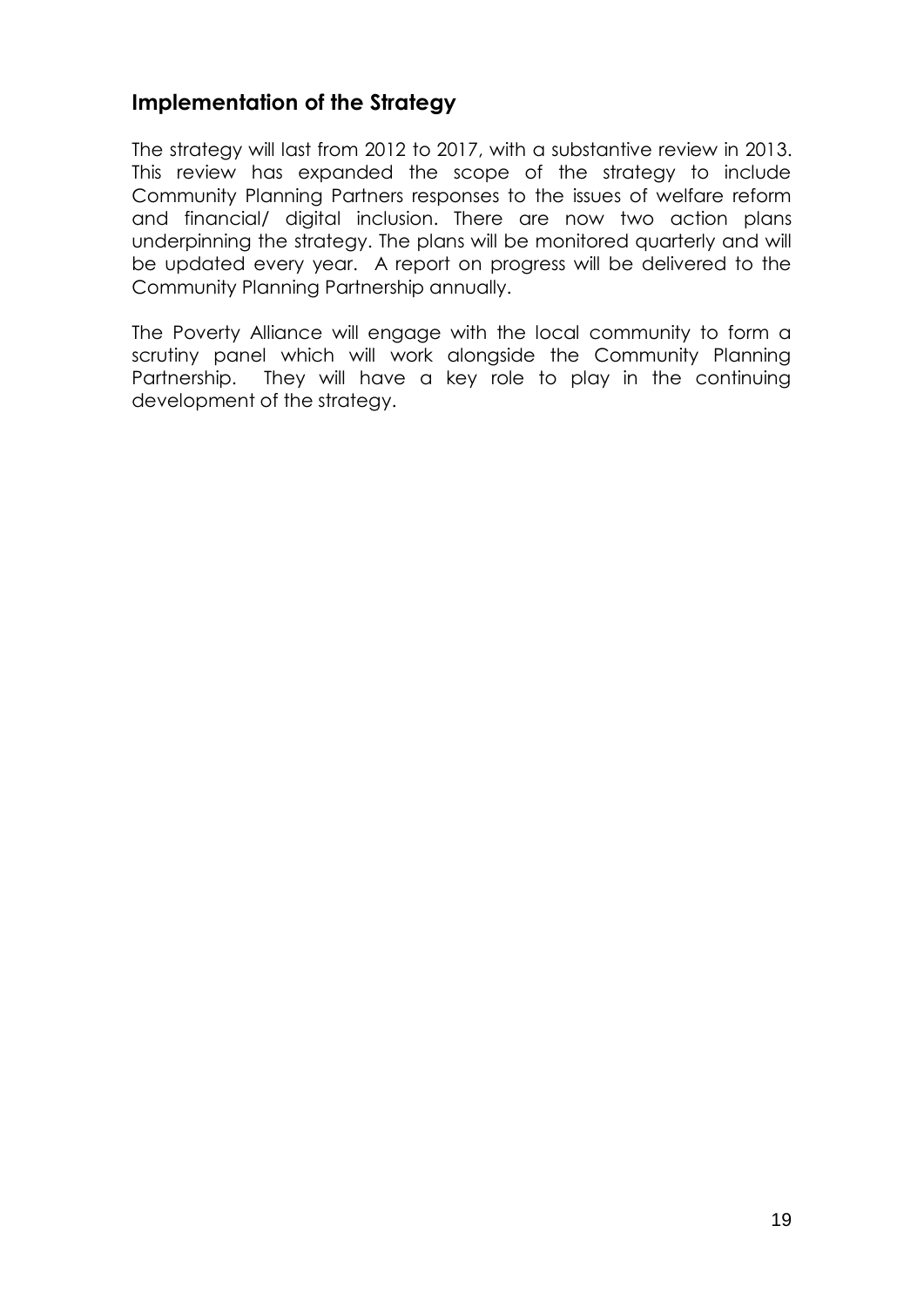#### **References**

l

<sup>i</sup> McKendrick, J.H. et al (2011) '*Poverty In Scotland 2011 – Towards a More Equal Scotland*' London. Child Poverty Action Group

ii Source:<http://www.westlothian.com/media/docs/commpr/kei/wleujune2013>

iii Source:<http://www.nomisweb.co.uk/reports/lmp/la/1946157436/report.aspx#tabwab>

iv Source: Hirsch, D. (2013) *'Addressing the Poverty Premium'* Joseph Rowntree Foundation

<sup>v</sup> Source: Save the Children Factsheet, Poverty Premium 2010

vi Beatty, C and Fothergill, S (2013) *'Hitting the poorest places hardest: the local and regional impact of welfare reform'* Centre for Regional Economic and Social Research, Sheffield Hallam **University** 

vii Scottish Index of Multiple Deprivation (2012)

viii Townsend, P (1979) *Poverty in the UK, survey of household resources & standards of living.*  Harmondsworth; Penguin Books, pg.31

<sup>ix</sup> Source: [http://www.westlothian.com/Home/wl\\_economy/facts\\_figures/population/](http://www.westlothian.com/Home/wl_economy/facts_figures/population/)

- <sup>x</sup> Source: [http://simd.scotland.gov.uk/publication-2012/simd-2012-results/overall-simd](http://simd.scotland.gov.uk/publication-2012/simd-2012-results/overall-simd-%20results/most-deprived-datazones/)[results/most-deprived-datazones/](http://simd.scotland.gov.uk/publication-2012/simd-2012-results/overall-simd-%20results/most-deprived-datazones/)
- xi Source:<http://www.westlothian.com/media/docs/commpr/kei/wleujune2013>
- xii Source:<http://www.nomisweb.co.uk/reports/lmp/la/1946157436/report.aspx#tabwab>
- xiii Source:<http://www.nomisweb.co.uk/reports/lmp/la/1946157436/report.aspx#tabwab>

xiv

Source[:http://www.sns.gov.uk/Reports/Report.aspx?ReportId=2&AreaTypeId=LA&AreaId=400](http://www.sns.gov.uk/Reports/Report.aspx?ReportId=2&AreaTypeId=LA&AreaId=400)

xv Source:

<http://www.sns.gov.uk/Reports/Report.aspx?ReportId=2&AreaTypeId=LA&AreaId=400>

- xvi Source:<http://www.nomisweb.co.uk/reports/lmp/la/1946157436/report.aspx#tabwab>
- xvii Source:<http://www.scottishpovertyforum.org.uk/PCE2v3.pdf>
- xviii Source: [http://www.gro-scotland.gov.uk/statistics/theme/life-expectancy/scottish](http://www.gro-scotland.gov.uk/statistics/theme/life-expectancy/scottish-areas/council-areas-by-deprivation/2006-2010.html)[areas/council-areas-by-deprivation/2006-2010.html](http://www.gro-scotland.gov.uk/statistics/theme/life-expectancy/scottish-areas/council-areas-by-deprivation/2006-2010.html)
- xix Source: [http://www.gro-scotland.gov.uk/files2/stats/council-area-data-sheets/west-lothian](http://www.gro-scotland.gov.uk/files2/stats/council-area-data-sheets/west-lothian-factsheet.pdf)[factsheet.pdf](http://www.gro-scotland.gov.uk/files2/stats/council-area-data-sheets/west-lothian-factsheet.pdf)
- <sup>xx</sup> Source: [http://scotland.shelter.org.uk/housing\\_policy/get\\_your\\_housing\\_facts/west\\_lothian](http://scotland.shelter.org.uk/housing_policy/get_your_housing_facts/west_lothian) (accessed 17/07/2013)
- xxi Scottish Government (2008) *Equally Well: report of the ministerial task force on health inequalities.* Available from:<http://www.scotland.gov.uk/Resource/Doc/229649/0062206.pdf> (accessed 23/08/11)
- xxii Skills Development Scotland (2010) *School Leaver Destination Report 2009-10 West Lothian Council.* Available from: [http://www.skillsdevelopmentscotland.co.uk/media/4112/SLDR\\_2009-](http://www.skillsdevelopmentscotland.co.uk/media/4112/SLDR_2009-10_WestLothianCouncil.pdf) [10\\_WestLothianCouncil.pdf](http://www.skillsdevelopmentscotland.co.uk/media/4112/SLDR_2009-10_WestLothianCouncil.pdf) (accessed 17/07/2013)